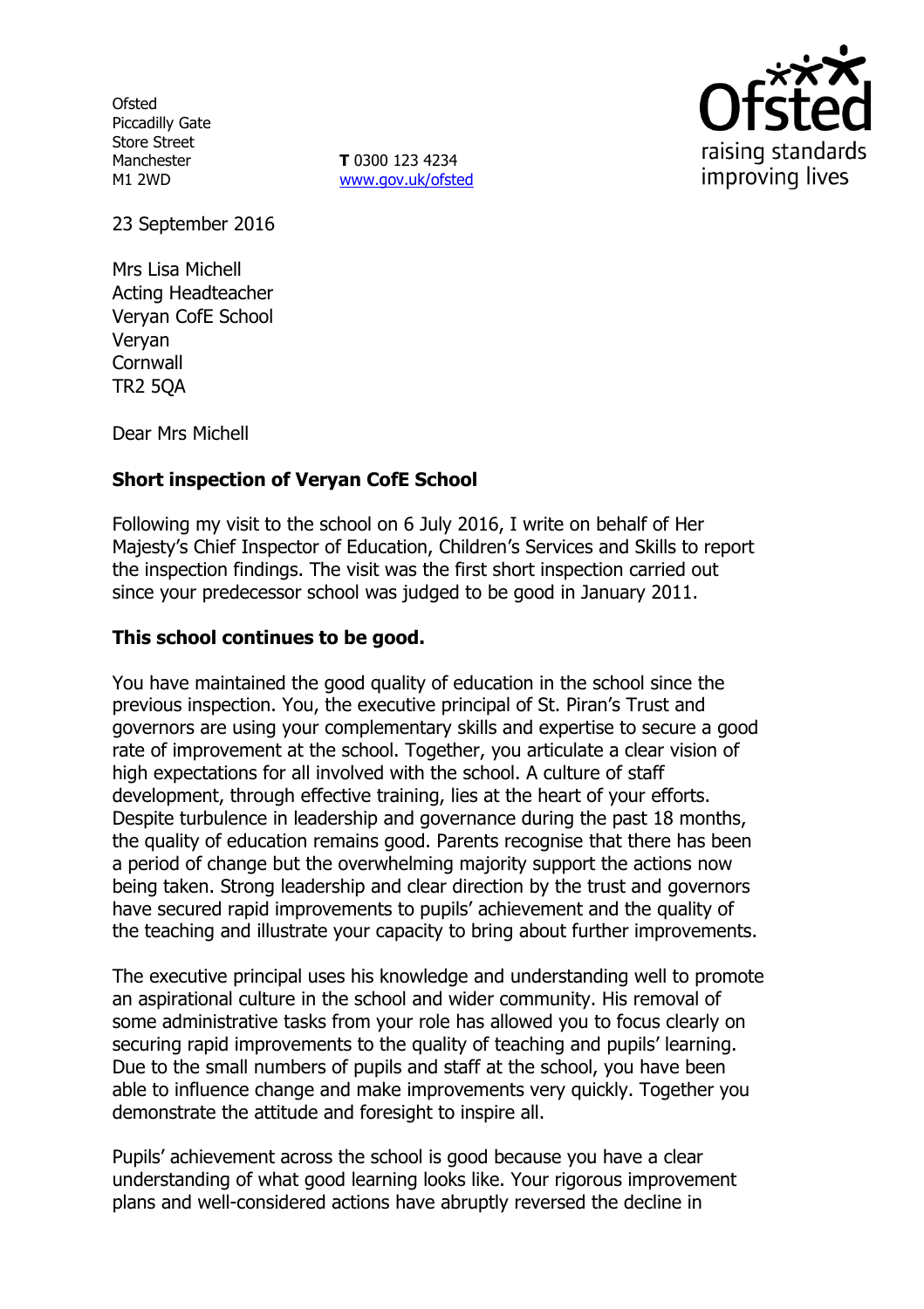

performance that had been evident. Consequently, these planned actions are quickly raising pupils' achievement to the previous high levels seen in the school. Variations in the current published achievement information partly reflect the differences in the starting points of pupils and the small number of pupils in each cohort. However, current leaders and teachers are robustly tackling the underachievement of some pupils in Years 5 and 6, following a period of weaker teaching and leadership in the past. As a result, pupils in Year 6 have attained above the national average in reading and mathematics. You have detailed plans in place to improve pupils' writing skills. In 2016, pupils reached the standards expected for their age in the Year 1 national check on phonics (letters and the sounds they represent) and disadvantaged pupils have achieved as well as their peers.

## **Safeguarding is effective.**

Staff act as effective role models for pupils in the way they talk, act and behave towards each other and with children. They take great care to be vigilant in their approach to pupils' welfare and staff know individual pupils and their needs well. You diligently follow up any concerns to ensure that vulnerable pupils and their families receive the support they need. For example, additional training for staff has helped in their understanding of the early help requirements so that additional support can be accessed for vulnerable pupils. The positive culture of keeping all pupils safe is illustrated by pupils' ability to express what it means to feel safe: they reported, 'we can trust teachers to help us out as we are all part of this small family'.

All staff are well briefed on current policies in order to keep up to date with requirements. You are rigorous in implementing the agreed safeguarding policies and procedures. Your ongoing commitment to this area of work is demonstrated by changes to the routine for parents when collecting their children at the end of the school day and the additional information you include on your single central register. Record-keeping is thorough and shows the school's emphasis on ensuring that pupils' personal needs are met. Aspects of keeping pupils safe are woven cleverly into the school's curriculum. For example, children in Reception demonstrate their understanding of beach safety when writing instructions on 'how to save a dolphin'.

# **Inspection findings**

■ The quality and impact of leaders' monitoring and evaluation is very effective. The findings are being used to drive rapid improvements to the quality of teaching and pupils' learning. The speed of improvement is both clearly evident and impressive. Regular checks on pupils' progress are rigorous, informative and measured carefully against key milestones. Staff receive regular, precise feedback and use this alongside training and coaching with other staff from schools within the trust to improve their practice. As a result, staff feel supported, challenged and keen to improve further.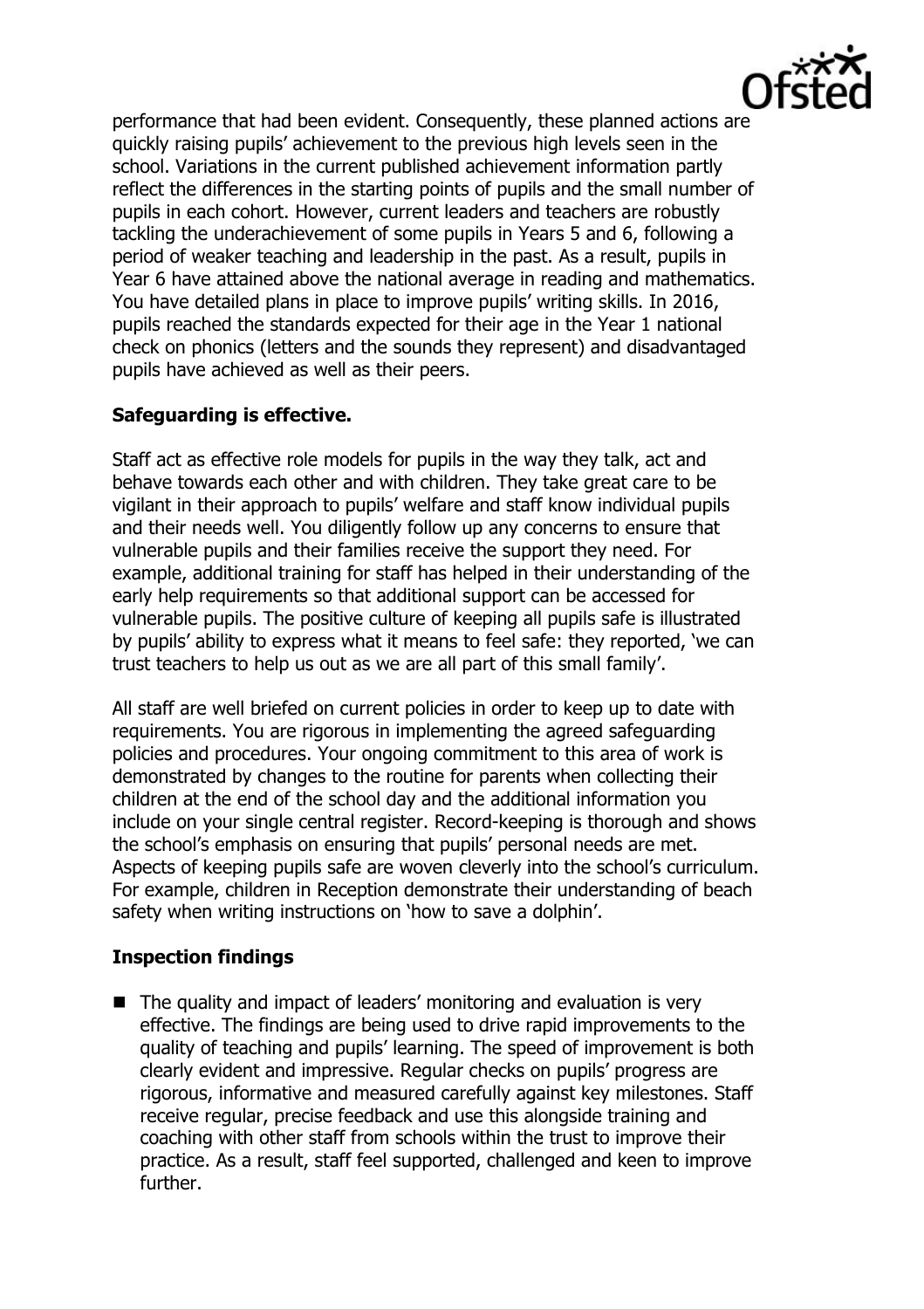

- Leaders' actions and plans to support and secure improvements are detailed and clear. Training and guidance from 'subject champions' and working groups across the trust develop teachers' subject knowledge effectively. Training is also helping teachers develop a more consistent approach to their lessons. Consequently, in lessons, activities are meeting the needs of most pupils well. Joint moderation of pupils' assessed work ensures that teachers are more accurate in their judgements. Visits by teachers to observe good and outstanding practice across the trust are raising teachers' awareness, expectations and aspirations of what pupils can achieve. The findings from such experiences are used well to inform the priorities for the school's high-quality and detailed improvement plans.
- Teachers are held to account for the achievement of pupils in their classes through half-termly progress meetings; pupils who are at risk of falling behind are identified and given close support. Teaching assistants also play an important role in checking pupils' progress. Your investment in training for all, combined with your careful monitoring of its impact, ensures that most pupils receive good-quality support, particularly with reading.
- The consistency of approach in teaching phonics and early reading supports pupils' good progress. In teaching phonics, teachers watch carefully, listen and check accurately pupils' gains in their knowledge of individual sounds. Your reorganisation of the curriculum for phonics, combined with additional training and the strengthening of the leadership of early reading, is proving successful.
- All staff teach writing using topics and themes that motivate and engage pupils, especially boys, and encourage them to write at greater length. Work in pupils' books and displays around the school confirm that many pupils are writing more, writing confidently and making good progress. The pupils spoken to were excited and enthusiastic about this approach, talking positively about their stories of dragons and superheroes, for example. However, lower-attaining pupils are not given enough support to help them structure and organise their thinking when tackling more demanding and extended pieces of writing. More generally, teachers are not giving the same consistent emphasis to specific aspects of writing, including pupils' spelling, handwriting and presentation. As a result, pupils' standards in writing are below those in reading and mathematics, and the progress of lower-attaining pupils is slower in writing than that of their peers and of other pupils nationally. You are aware of this issue and you are taking effective actions to improve pupils' achievement in writing.
- The range of approaches used in mathematics lessons is supporting well the development of pupils' understanding of the four operations of number. Pupils' mathematical skills are also promoted through topic activities or practical approaches. For example, pupils use their knowledge of money, costings, time and measure carefully to plan holiday trips. However, planned activities do not always place enough emphasis on developing pupils' reasoning and problem-solving skills in order to secure their deeper mathematical thinking. Pupils' learning falters when activities jump between topics before they have developed a deeper understanding